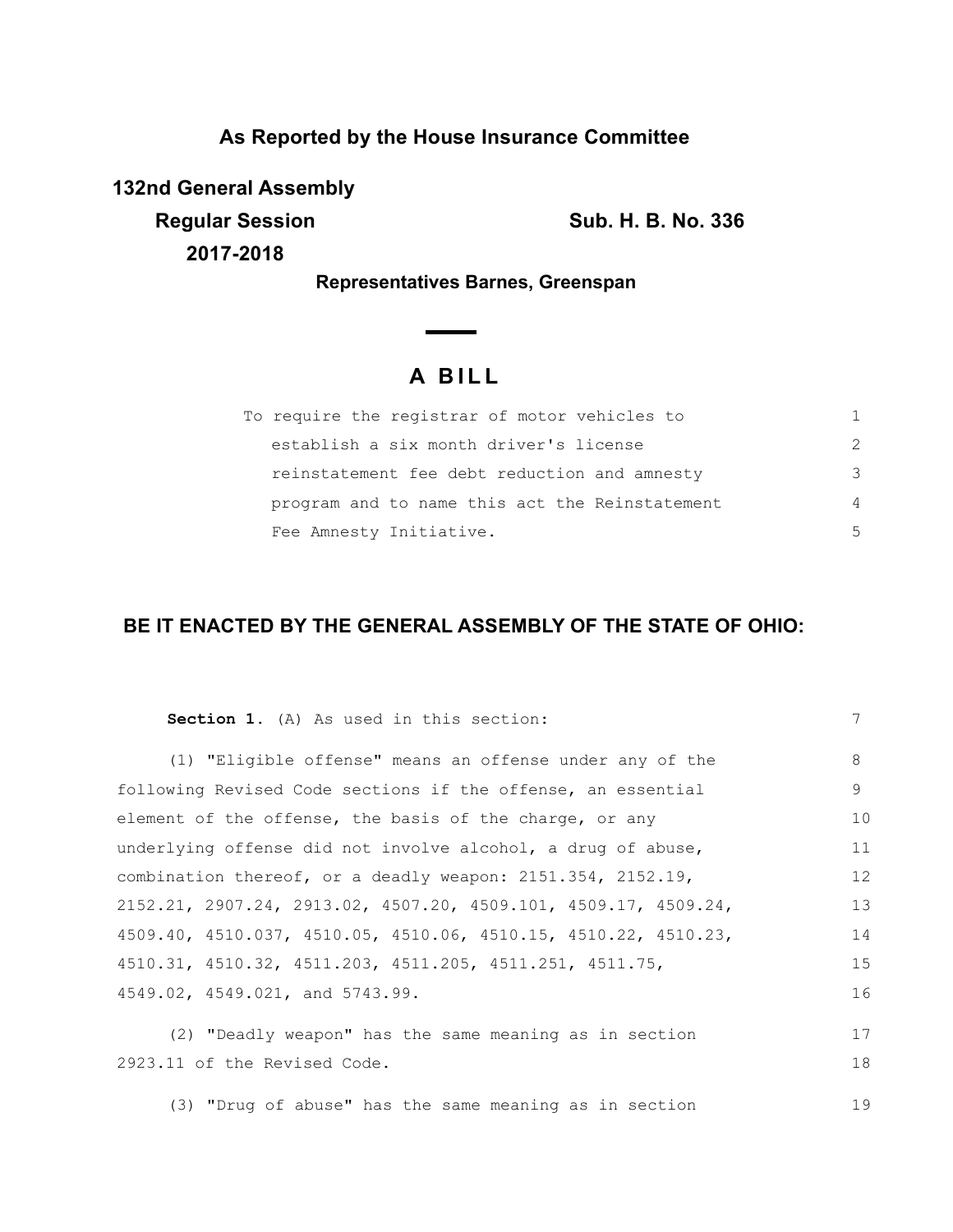#### **Sub. H. B. No. 336 Page 2 As Reported by the House Insurance Committee**

4511.181 of the Revised Code.

(4) "Complete amnesty" means a waiver of reinstatement fees. (5) "Driver's license or permit" does not include a commercial driver's license or permit. (B) Not later than ninety days after the effective date of this section, the Registrar of Motor Vehicles shall establish a driver's license reinstatement fee debt reduction and amnesty program. The program shall immediately terminate six months after that effective date. (C) During the period the program is in operation, both of the following apply: (1) A person whose driver's license or permit has been suspended as a result of an eligible offense may apply to the Registrar for driver's license reinstatement fee debt reduction if the person has completed all court-ordered sanctions related to the eligible offense other than the payment of reinstatement fees and at least eighteen months have expired since the court imposed the suspension. (2) A person whose driver's license or permit has been

suspended as a result of an eligible offense may apply to the Registrar for complete amnesty if the person has completed all court-ordered sanctions related to the eligible offense other than the payment of reinstatement fees, and the person can demonstrate proof of indigence by providing documentation in a form approved by the Registrar. 39 40 41 42 43 44 45

(D)(1) The Registrar shall grant reinstatement fee debt reduction to a person who is eligible under division (C)(1) of this section as follows: 46 47 48

20

21 22

23 24

30 31